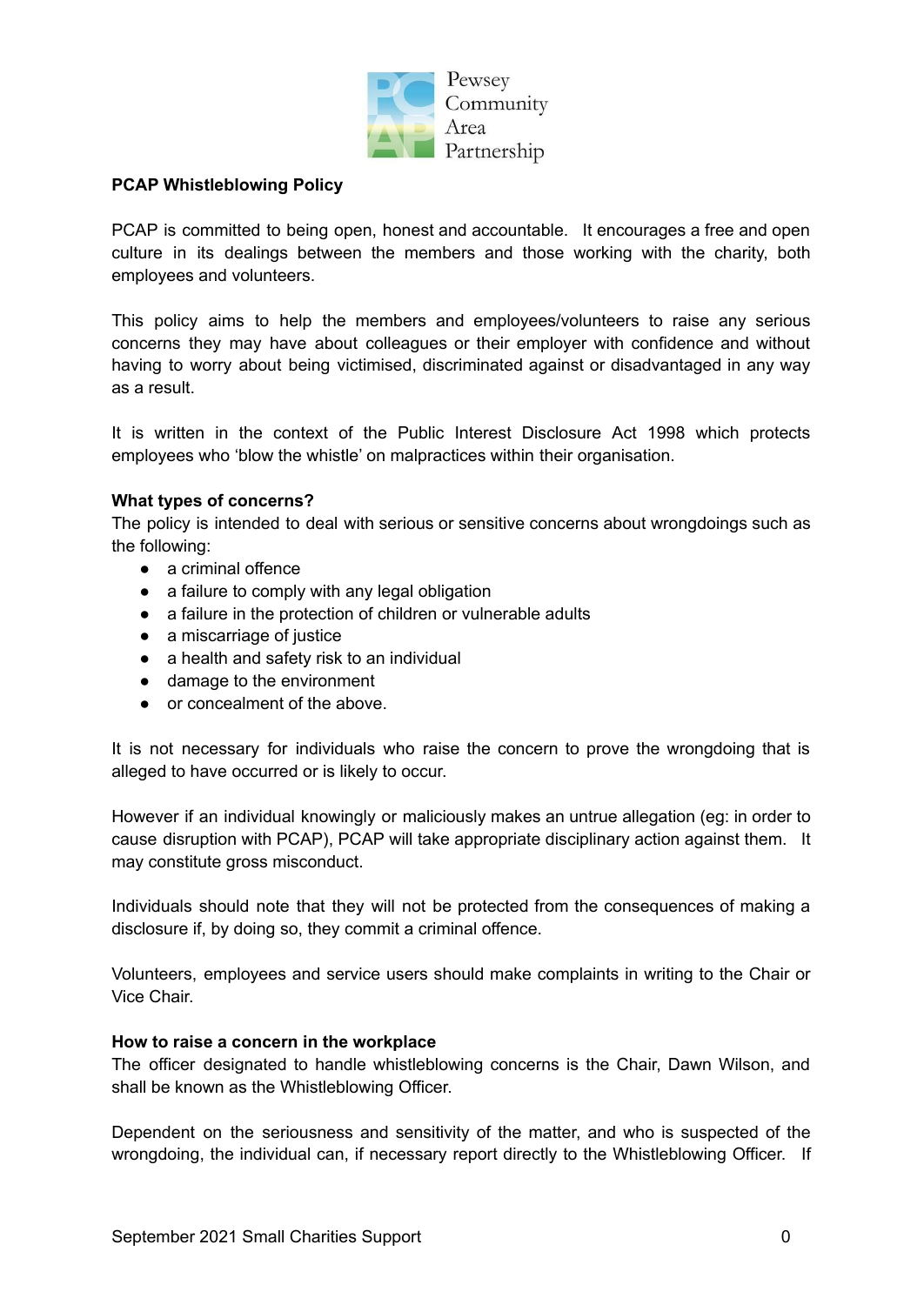

the matter concerns the Whistleblowing Officer, it should be raised with the members or the Vice Chair.

Individuals are encouraged to raise their concerns in writing where possible, setting out the background and history of their concerns (giving names, dates and places where possible) and indicating the reasons for their concerns.

Employees may wish to seek the assistance of their trade union representative before raising the concern. The trade union representative may, where the employee so desires, raise the concern on behalf of the employee. Employees may also invite a trade union representative or colleague to be present during any meetings or interviews about the concerns they have raised.

If any individual is unsure whether to use this procedure or they want independent advice at any stage, they should contact:

- their trade union (if applicable), or
- the independent charity, Public Concern at Work's legal helpline on 020 7404 6609,
- email: helpline@pcaw.co.uk

Public Concern at Work will be able to advise on how and with whom to raise a concern about malpractice.

Disclosures made to a legal advisor in the course of obtaining legal advice will be protected under the Public Interest Disclosure Act.

If the individual reasonably believes that the matter relates wholly or mainly to the conduct of a person or body other than the charity or any other matter for which a person or body other than PCAP has legal responsibility, the disclosure should be made to that other person or body.

#### **Protecting the individual raising the concern**

If an individual raises a concern which they believe to be true, PCAP will take appropriate action to protect the individual from any harassment, victimisation or bullying. Employees who raise a genuine concern under this policy will not be at risk of losing their job, nor will it influence any unrelated disciplinary action or redundancy procedures.

The matter will be treated confidentially if the individual requests it and their name or position will be not be revealed without their permission unless PCAP has to do so by law. If in other circumstances the concern cannot be resolved without revealing the individual's identity, the Whistleblowing Officer will discuss with the individual whether and how to proceed.

Concerns raised anonymously tend to be far less effective but the Whistleblowing Officer will decide whether or not to consider the matter taking into account:

- the seriousness of the matter:
- whether the concern is believable;
- whether an investigation can be carried out based on the information provided.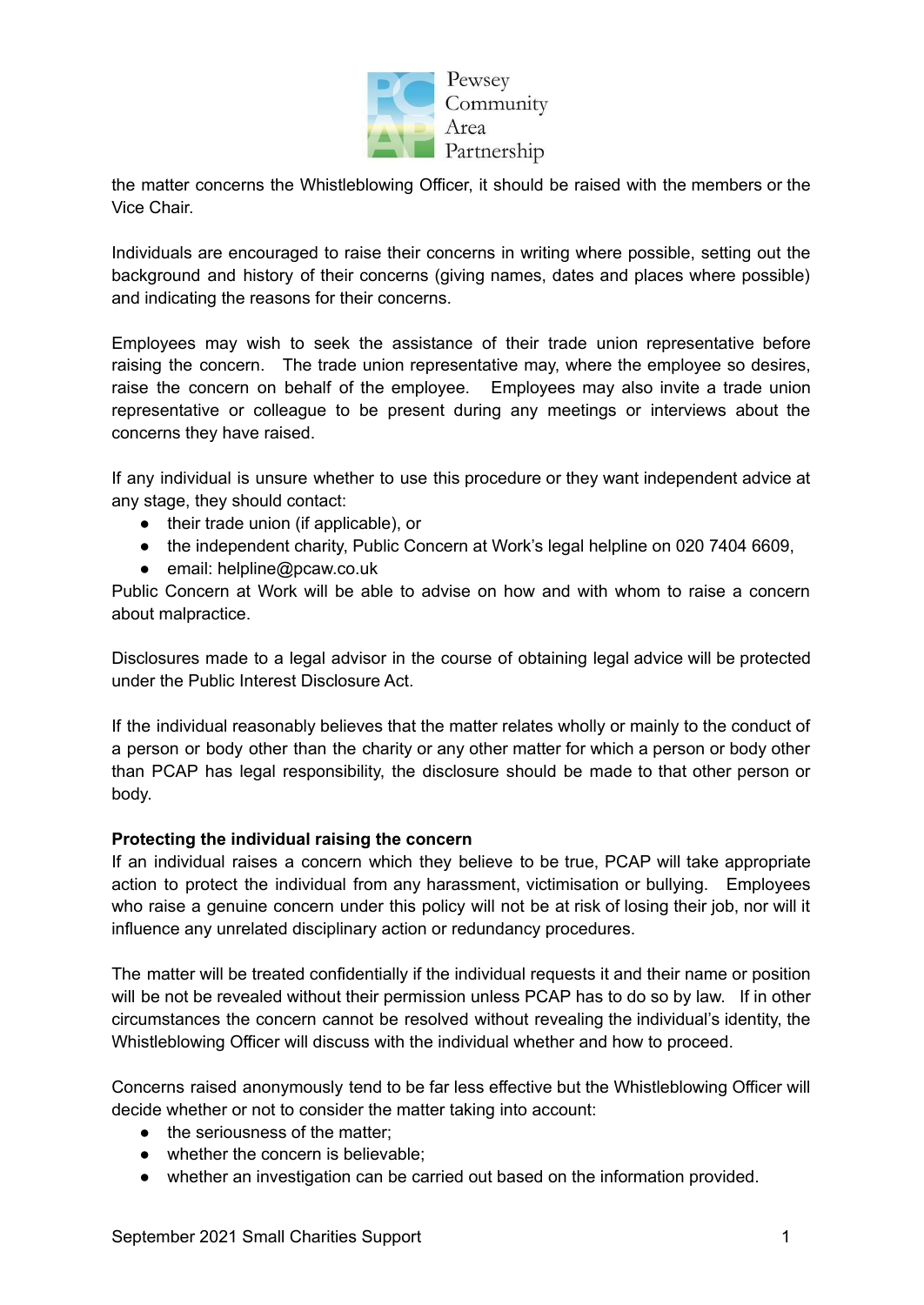

Pewsey Community Area Partnership

# **How PCAP will deal with the concern**

How the concern will be dealt with, will depend on what it involves. It is likely that further enquiries and/or investigation will be necessary. The concern may be investigated by the charity's Whistleblowing Officer, the Vice Chair or members, through the disciplinary process or it may be referred to the police, other agencies such as Social Services, an external auditor or an independent investigator.

It may be necessary for the individual to give evidence in criminal or disciplinary proceedings.

PCAP will give the individual feedback on the progress and outcome of any investigation wherever possible.

If the suspicions are not confirmed by an investigation, the matter will be closed. Staff will not be treated or regarded any differently for raising the concern, and their confidentiality will continue to be protected.

#### ------

#### **General Guidance**

#### *What is Whistleblowing?*

Whistleblowing, or public interest disclosure, is when a worker reports a concern about the improper actions or omissions of their colleagues or their employer which may cause harm to others or to the organisation. Obvious examples of such improper actions include theft, fraud, abuse, breaches of health & safety.

The disclosure should be made 'in good faith'. In other words the disclosure must be made out of real concern about wrongdoing. Knowingly and maliciously making false accusations for ulterior motives is not whistleblowing. The whistleblower should reasonably believe the information and allegation is substantially true, even if the information later turns out to have been incorrect.

Whistleblowing is not the same as making a complaint or raising a grievance, where the individual is saying that they have personally been poorly treated. A whistleblower is usually not directly or personally affected by the concern and therefore rarely has a direct personal interest in the outcome of any investigation into their concerns.

The whistleblower raises the concern so that others can address it. Examples of concern may include:

- an employee or volunteer defrauding the charity or anyone associated with the charity;
- the physical or emotional abuse of children, young people, vulnerable adults or the elderly;
- anyone making inappropriate use of the charity's resource (eg: for their own personal benefit);
- faulty machinery that puts at risk the safety of employees or anyone associated with the charity.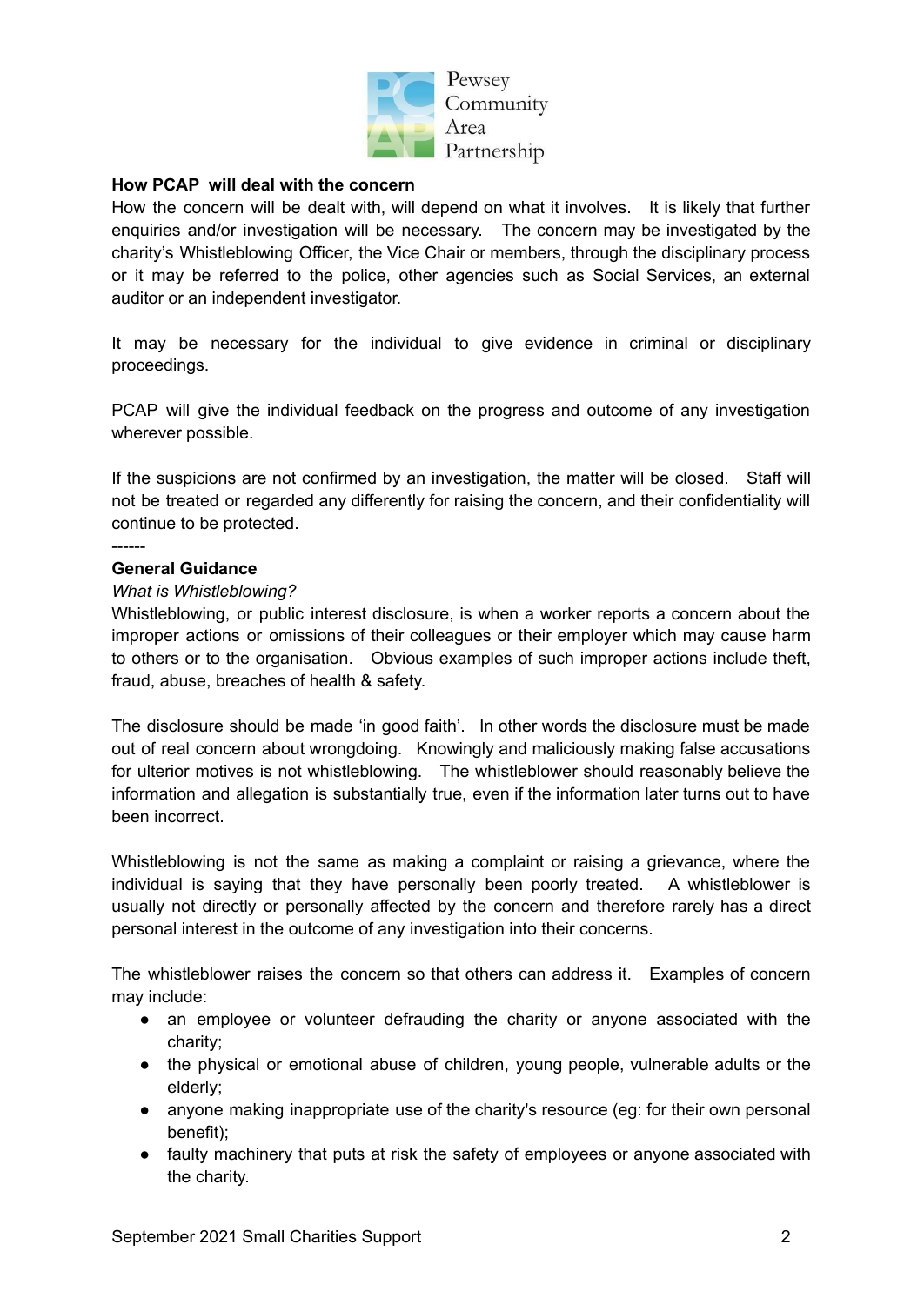

### *Good Practice*

For effective risk management, employees need to be confident that they can raise matters of concern without suffering any detriment. Not dealing with problems early could have a devastating effect on organisations with costly fines, compensation, higher insurance premiums, damaged reputation, regulatory investigation, lost jobs, and even lost lives. Whistleblowing can be an early warning system for employers and an effective policy can provide a clear framework for action for employees and employers alike.

Following its public consultation on whistleblowing, the UK Financial Services Authority (FSA) found that:

A whistleblowing policy will improve the trust and confidence among workers by creating what one respondent called a "culture of honesty and openness" by encouraging workers to report internally. This was seen as "good for the morale of workers", giving them confidence to come forward with concerns. Senior managers will be the first to know of any issues that they may need to address. These can be dealt with internally. This also means that the costs of investigating any problems, such as fraud, are reduced as problems can be caught quickly.

If workers voice concerns within the organisation rather than being forced to go to an external body, employers can often tackle a problem before it becomes a crisis, thus helping to avoid potentially damaging media coverage, regulatory sanctions and/or costly compensation payments. A whistleblowing policy can provide a clear framework for constructive problem solving in a reasonable, appropriate and controllable way.

Employees should not be expected to prove their case should they have a concern about malpractice. Therefore, an organisation's policy on - and response to - whistleblowing should be different from its policy on and response to a grievance.

The main points to consider within a whistleblowing policy or approach to whistleblowing at work:

- Involve workers by consulting with them, either through the trade union where present, through staff groups, or – in smaller organisations – individually, before the introducing the policy;
- Discuss the types of risk your organisation may face with your workers;
- Be clear about what conduct is unacceptable and about the standards expected of your workers;
- Encourage workers to share their concerns internally and in confidence they do not need to have proof or need to investigate the matter themselves;
- Be clear that concerned employees will be supported and protected from reprisals;
- Explain that a whistleblower is a witness, not a complainant;
- Deal with wrongdoing seriously and effectively;
- Train managers on how to deal with whistleblowing;
- If employees feel uncomfortable raising their concern with their line manager, explain that they should then raise it at a senior level such as to a member of the Board of Directors ;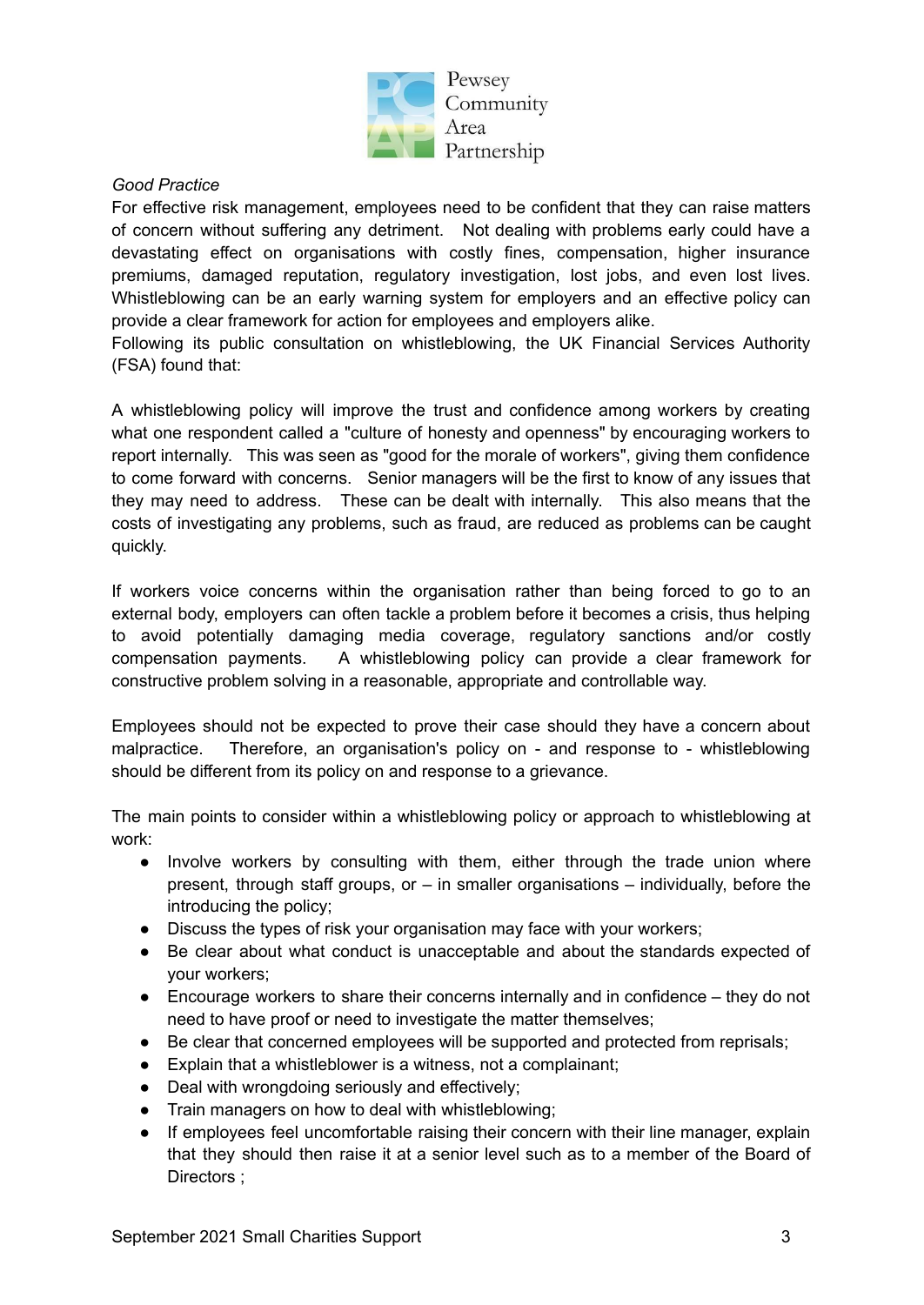

Pewsey Community Area Partnership

- Emphasise to managers and workers that victimisation is a disciplinary offence as is knowingly raising malicious untrue allegations;
- Offer confidentiality to any worker who asks for it but be clear that there may be circumstances when their identity might have to be revealed such as when you are ordered by court;
- Report back to employees about the progress and outcome of any enquiry or action taken;
- Be prepared to explain how you have handled the concern;
- Under no circumstances try to suppress evidence of malpractice.

# *The Legislation*

The Public Interest Disclosure Act came into force in July 1999. It protects most workers against unfair dismissal or being subjected to any other detriment by their employer (such as denial of promotion, pay rise or training) for making disclosures about wrongdoing. It covers all employees, trainees, agency staff, contractors and homeworkers, regardless of length of service or age. However the genuinely self-employed and volunteers are not covered by the Act.

The Act encourages workers to raise concerns about malpractice – dangerous or illegal activity – in the workplace. It does not matter whether the wrongdoing takes place in the United Kingdom or abroad. In order for it to be a 'qualifying disclosure' under the Act, the whistleblower should reasonably believe that there is

- a criminal offence
- a failure to comply with any legal obligation
- a miscarriage of justice
- a health and safety risk to an individual
- damage to the environment
- or concealment of the above.

Case law has shown that the second reason for a qualifying disclosure, a failure to comply with any legal obligation can be interpreted broadly. For example this includes breach of a contract of employment, but for the disclosure to be protected there must be a real legal obligation not just a belief that there is one.

Once a disclosure has been made in good faith to a manager or employer it will be protected under the Act. This should normally be the first route for workers, rather than having to disclose the concern externally. However it does mean that the matter should be dealt with by employers, quickly and thoroughly.

If the matter is not dealt with internally, whistleblowers can disclose to appropriate external bodies. The Act protects disclosures made to prescribed bodies such as the Health and Safety Executive, the Inland Revenue, the Audit Commission, the Charity Commission, the Commission for Social Care Inspection, the Financial Services, General Social Care Council, the Housing Corporation, the Information Commissioner and the National Care Standards Commission (full list can be found at www.pcaw.co.uk/law/lawregulatorses.htm).